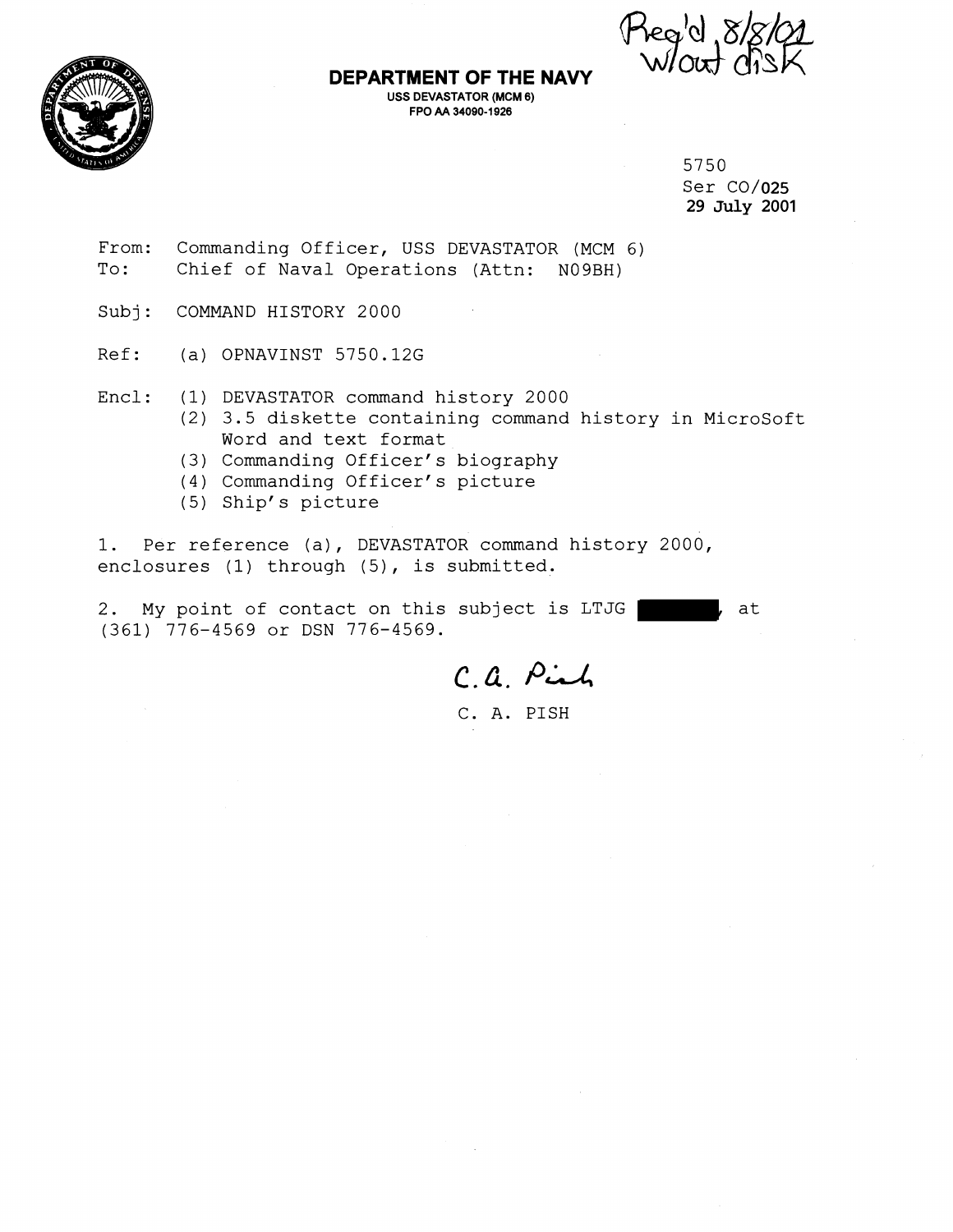# **PART I: COMMAND COMPOSITION AND ORGANIZATION**

| A. Command Short Title:                | <b>USS DEVASTATOR (MCM 6)</b>                                                                                                                                                                                           |
|----------------------------------------|-------------------------------------------------------------------------------------------------------------------------------------------------------------------------------------------------------------------------|
| B. UIC:                                | 21427                                                                                                                                                                                                                   |
| C. Mission:                            | Mine countermeasures operations which include but<br>are not limited to:<br>1. Mine Hunting<br>2. Mine Sweeping<br>3. Mine Neutralization<br>4. Mine Laying and Recovery<br>5. Environmental/Q-route (bottom)<br>survey |
| D. Fleet:                              | <b>Second Fleet</b>                                                                                                                                                                                                     |
| E. Group:                              | Commander, Mine Warfare Command                                                                                                                                                                                         |
| F. Squadron (ISIC):                    | Commander, Mine Countermeasures Squadron Two                                                                                                                                                                            |
| G. Units under Operational Control:    | None                                                                                                                                                                                                                    |
| H. Units under Administrative Control: | None                                                                                                                                                                                                                    |
| I. Name of Commander:                  | Commander Clifford A. Pish, USNR                                                                                                                                                                                        |
| J. Permanent Duty Station:             | Naval Station Ingleside, Texas                                                                                                                                                                                          |
| K. Aircraft Assigned:                  | None                                                                                                                                                                                                                    |

# **PART 11: CHRONOLOGY OF EVENTS**

# **JANUARY**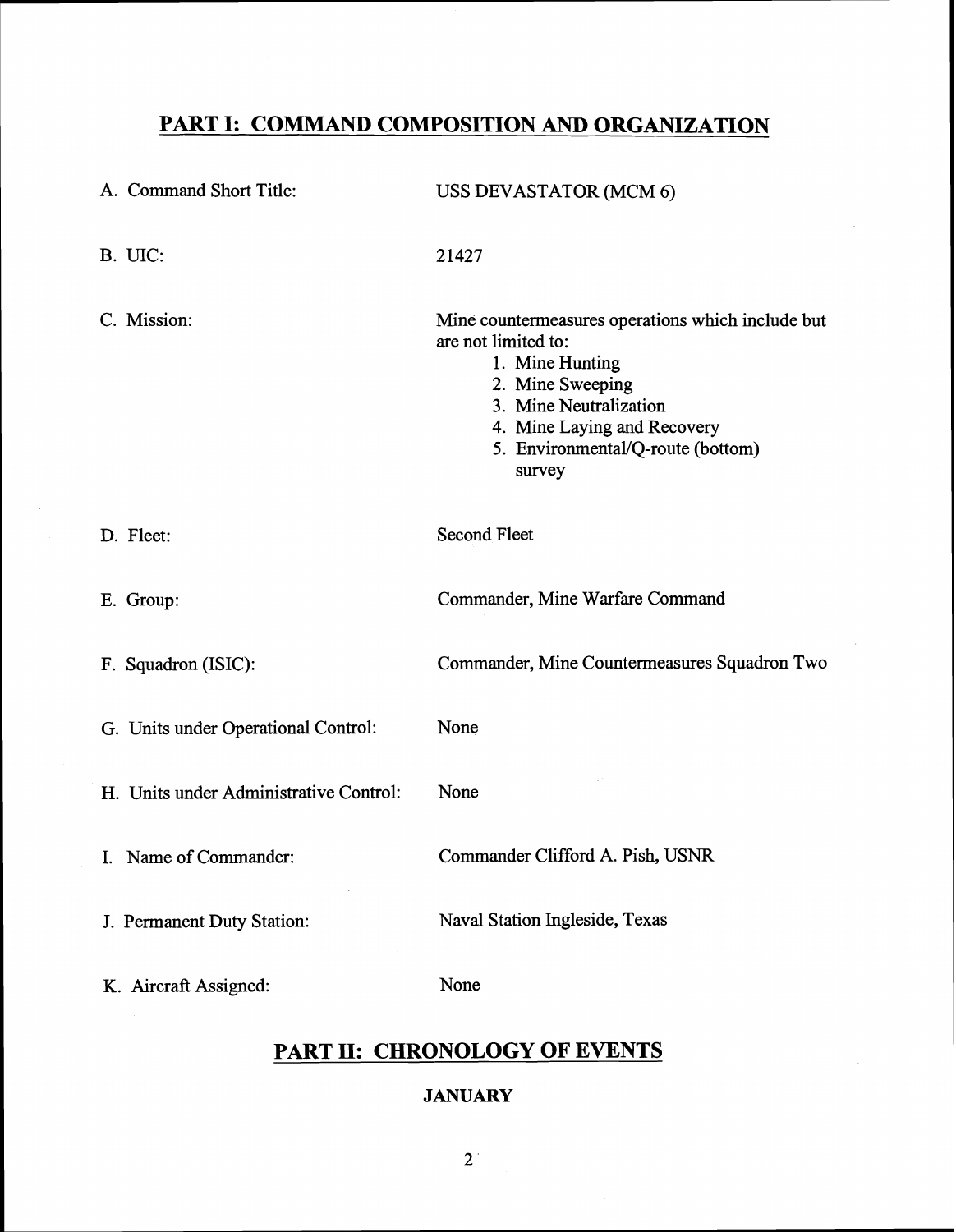- 01-31 Inport Peterson Ship Repair, Ingleside, Texas
	- a. Continued PMA 061
	- b. Completed Holiday Leave and Upkeep Period (09Jan)
	- c. Conducted two berth shifts, both 10 feet aft, to facilitate arrival of USS CHIEF (MCM 14) in the shipyard (10Jan)
	- d. Conducted performance testing after completion of motor rewinds on all Ship's Service Diesel Generators
	- e. Conducted PLOT 111 with Afloat Training Group Ingleside (1 8-20Jan)
	- f. Completed Light Off Assessment with Afloat Training Group-N43 Norfolk  $(26-28$  Jan)

# **FEBRUARY**

- 01-09 Inport Peterson Ship Repair, Ingleside, Texas a. Completed **PMA** 061 b. Conducted Fast Cruise (08Feb)
- 10 Underway for Sea Trials in Corpus Christi OPAREA (CCOA)
- 10-14 Inport NAVSTA Ingleside (Berth A-4)
- 15 Conducted Berth Shift to A-4-1
- 15-21 Inport NAVSTA Ingleside (Berth A-4-1)
- 22-23 Underway for Training CCOA in preparation for Change of Command a. Conducted two minesweeping operations (Double Orapesa and 5A), mine hunting, and small boat operations
- 23-29 Inport NAVSTA Ingleside (Berth A-2)
	- a. Change of Command Ceremony completed. CDR T. A. Flisk was relieved by LCDR C. A. Pish (24Feb)
	- b. Offloaded and onloaded magtail for maintenance

# **MARCH**

- 01-05 Inport NAVSTA Ingleside (Berth A-2)
- 06 Berth shift to A-4-1
- 06-15 Inport NAVSTA Ingleside (Berth A-4-1)
	- a. Completed inport portion TSTA I/DASMN
	- b. Completed FMAV 021 (04-15Mar)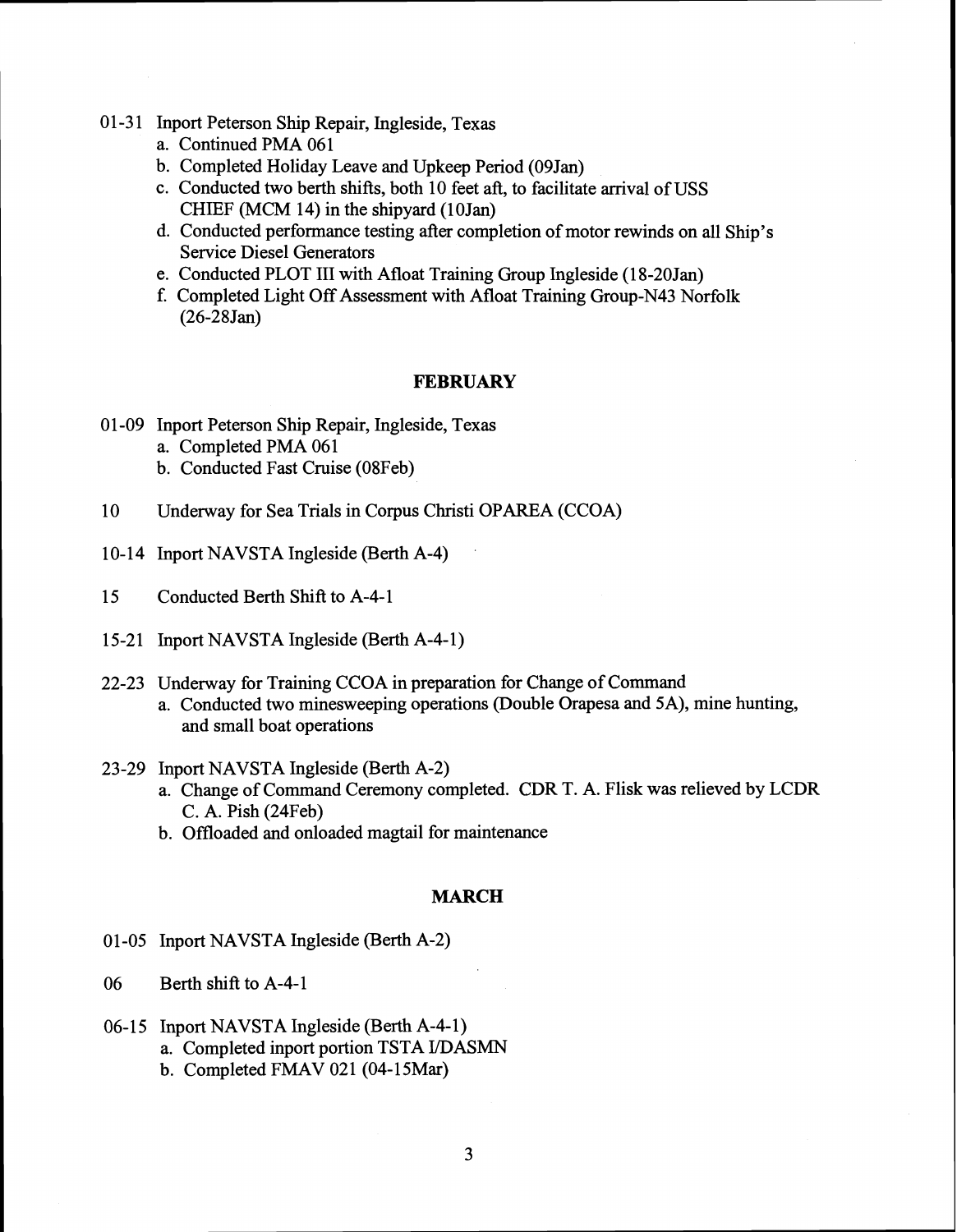- 16 Underway for TSTA Training CCOA a. Completed underway portion of TSTA UDASMN
- 16-19 Inport NAVSTA Ingleside (Berth A-4)
- 20-22 Underway Enroute Panama City, Florida
- 23-27 Moored Coastal Systems Station(CSS), Panama City, Florida (Berth UB-1) a. Liberty and port visit for ship's crew
	- b. Made preparations for mine hunting operations in support of CSS and for crew training, which involved attending various conferences and embarking several CSS representatives for experimentation
- 28-29 Underway Panama City OPAREA (PCOA)
	- a. CSS representatives embarked daily for operation and returned to port via small boat nightly.
	- b. Anchored PCOA (28Mar)
	- c. Conducted mine hunting and neutralization operations
- 30 Moored CSS, Panama City, Florida (Berth UB-1) a. Brief stop for fuel
- 31 Underway Enroute NAVSTA Ingleside a. Conducted minesweeping operations, 5A sweep (31Mar)

# **APRIL**

- 01-02 Underway Enroute NAVSTA Ingleside
	- a. Performed various ship training events, including General Quarters for main space fire drill and basic engineering casualty control exercises
- 03-04 Inport NAVSTA Ingleside (Berth A-8)
- 05 Underway CCOA a. Conducting minesweeping operations, 5A sweep in preparation for CART I1
- 05-30 Inport NAVSTA Ingleside (Berth A-8)
	- a. Utilized inport period to aggressively prepare for CART II/Initial Assessment and certification of main space fire drill
	- b. Ran numerous basic engineering casualty control exercises, main space fire drills, and conducted required inventories inport as required by CART I1
	- c. Underway to nest for HURREX-00 (19Apr)
	- d. Completed successful Initial Assessment with ATG-N43 Norfolk (26Apr)
- 01-03 Inport NAVSTA Ingleside (Berth A-8)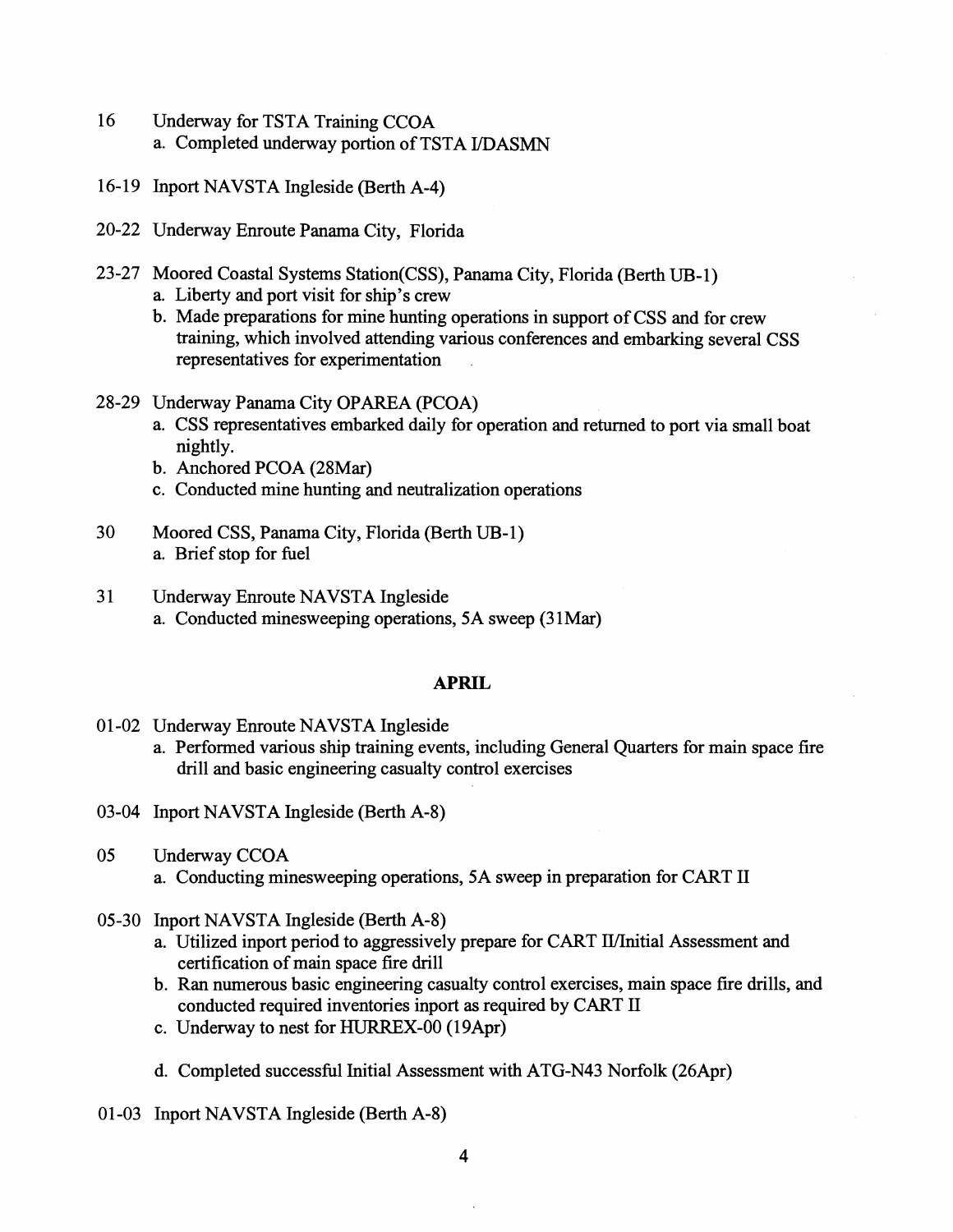- 04 Underway CCOA
	- a. Demonstrated minesweeping (double orapesa sweep), mine hunting, navigation, and man overboard as required for CART I1
- 04-10 Inport NAVSTA Ingleside (Berth A-8) a. ISIC validated main space fire drill (09May)
- 11 Underway CCOA
- 11-17 Inport NAVSTA Ingleside (Berth A-8)
- 18 Underway CCOA
	- a. Conducted CBR, man overboard, low visibility and loss of gyro drills in preparation for TSTA III/FEP
- 18-31 Inport NAVSTA Ingleside (Berth A-8)
	- a. Performed repairs to 1s Switchboard and number 2 Ship's Service Diesel Generator, to correct a paralleling problem and prepare for the Underway Demonstration.

# **JUNE**

- 01-04 Inport NAVSTA Ingleside (Berth A-8)
- 05-06 Underway CCOA
	- a. Anchored CCOA (O5Jun)
	- b. Completed Underway Demonstration with ATG-N43 Norfolk, with 18 of 19 evolutions and 13 of 13 drills deemed satisfactory.
- 06 Inport NAVSTA Ingleside (Berth A-8)
- 07-08 Underway CCOA
	- a. Exercised FEP scenario as part of TSTA 111, including low visibility, mine hunting and neutralization, small boat attack, minesweeping operations, 5A sweep, and CBR drill.
	- b. Anchored CCOA (07Jun)
- 08-12 Inport NAVSTA Ingleside (Berth A-8-1)
- 13-18 Underway Enroute Rendezvous USS Robin (MHC 54)
	- a. Received emergency tasking to escort and possibly tow USS ROBIN (MHC 54) back to NAVSTA Ingleside, as ROBIN was enroute, experiencing severe shafting casualty.
	- b. Conducted various damage control drills and CBR drill in preparation for FEP (14Jun).
	- c. Conducted small boat attack and man overboard drill (15Jun).
	- d. Rendezvous with USS ROBIN (MHC 54) and conmenced return transit (15Jun).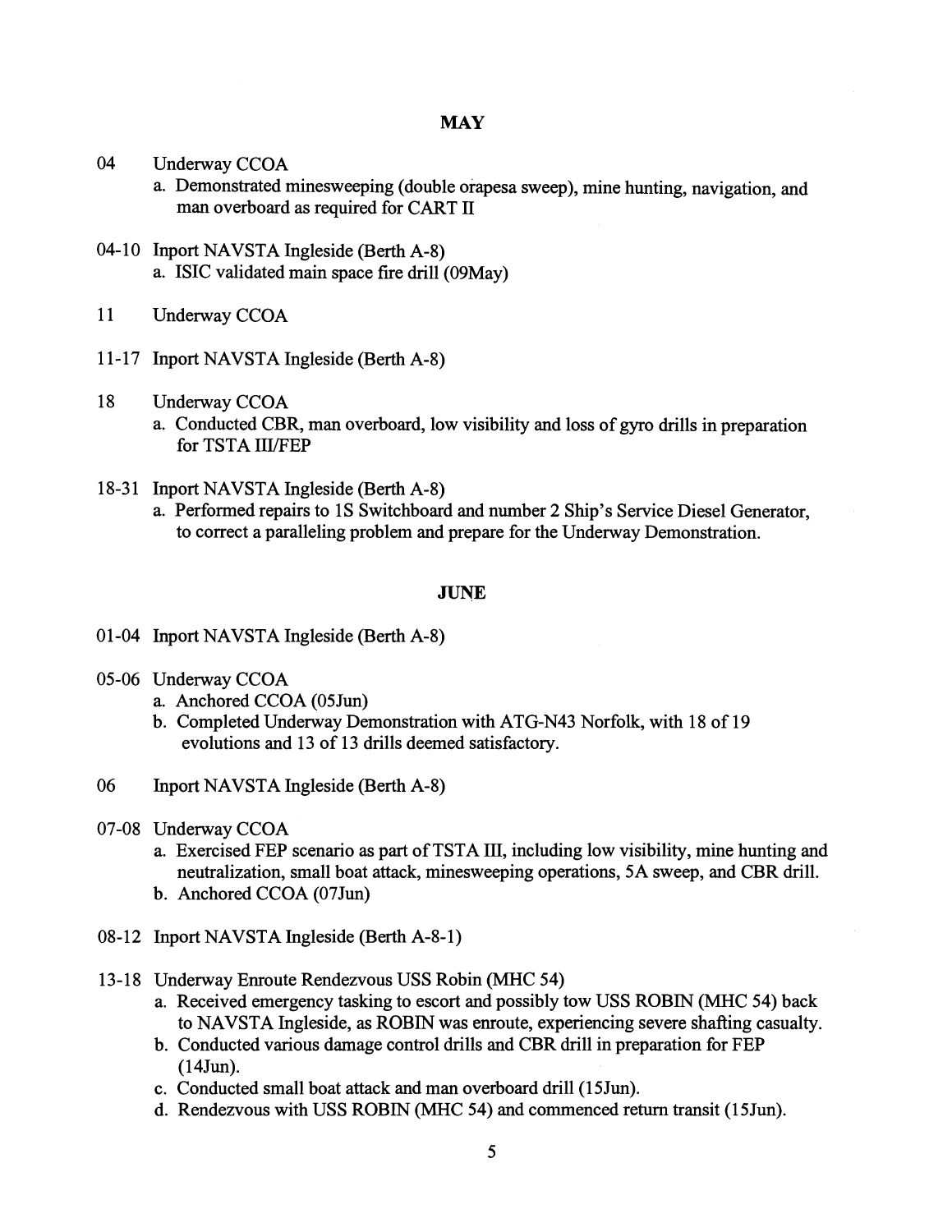- e. Conducted minesweeping operations, 6H sweep (16Jun).
- 18-22 Inport NAVSTA Ingleside (Berth A-6-1)
- 22-23 Underway CCOA
	- a. Exercised FEP scenario for ATG Ingleside and ISIC representatives b. Anchored CCOA (22Jun)
- 23-29 Inport NAVSTA Ingleside (Berth A-6-1)

# 29-30 Underway CCOA

- a. Exercised FEP scenario for ATG Ingleside and ISIC representatives
- b. Validated minesweeping portion, with 6H sweep (30Jun)
- 30 Inport NAVSTA Ingleside (Berth B-5) a. Commenced summer leave period (30Jun)

# **JULY**

- 01-16 Inport NAVSTA Ingleside (Berth B-5) a. Completed summer leave period (16Jul)
	- b. Completed **LMA** (14-16Jul)
- 17-18 Underway CCOA a. Tasked to conduct mine recovery operations in support of GOMEX-00
- 18 Inport NAVSTA Ingleside (Berth A-8) a. Returned to port to offload mine shapes
- 19-20 Underway CCOA a. Continued mine recovery operations in support of GOMEX-00
- 20-31 Inport NAVSTA Ingleside (Berth B-5)

# **AUGUST**

- 01-03 Inport NAVSTA Ingleside (Berth **B-5)**
- 03 Berth Shift to A-2
- 03-10 Inport NAVSTA Ingleside (Berth A-2) a. Commenced TAV  $066 (05-10 \text{Aug})$
- 11 Underway CCOA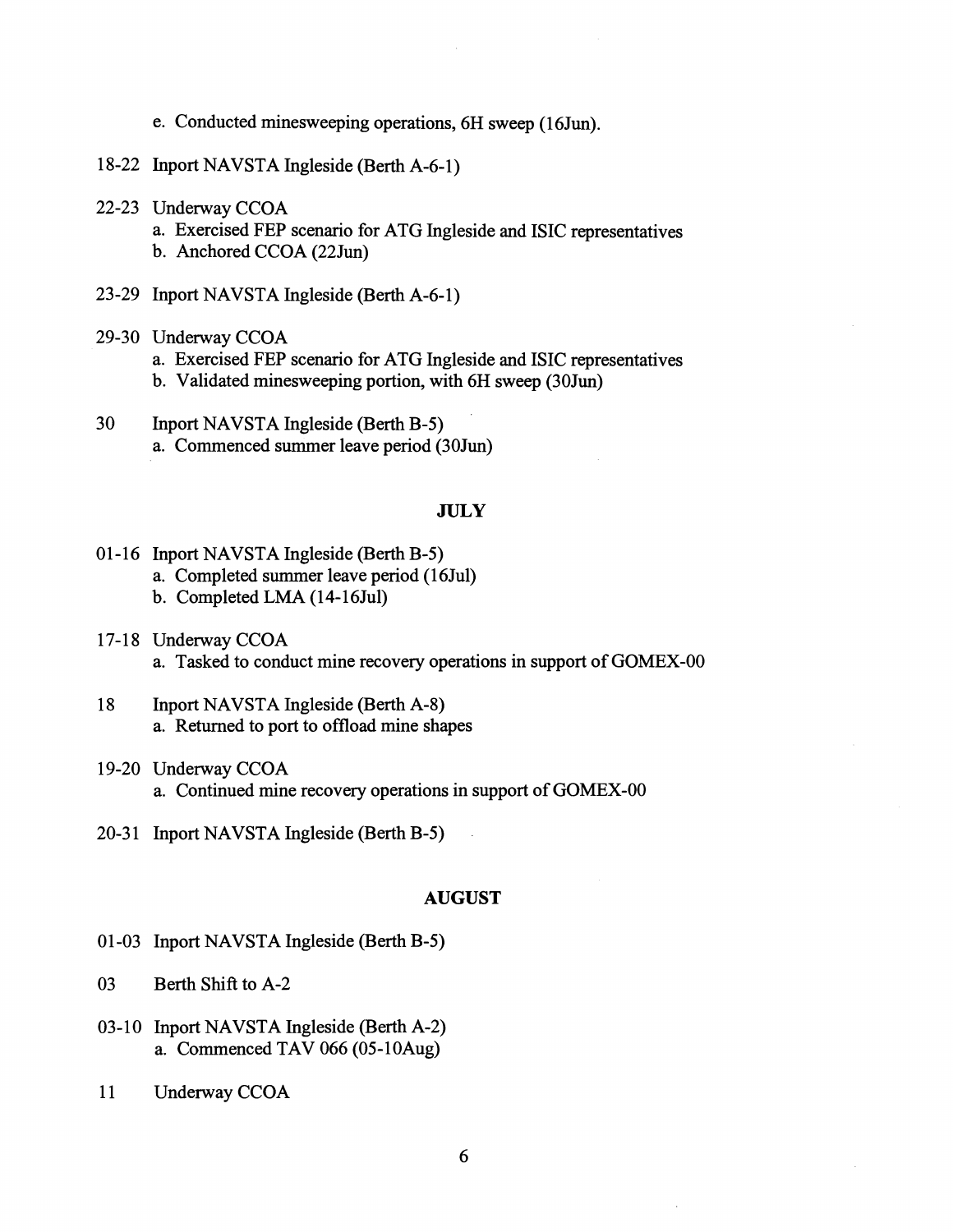- a. Received emergency tasking to assist in search and rescue operations in response to downed MH-53 helicopter from Squadron HM-15 based at NAS Corpus Christi.
- b. Assisted USS Warrior (MCM 10) in recovery efforts by acquiring wreckage on ship's sonar and plotting this via PINS for future reference.
- 11-16 Inport NAVSTA Ingleside (Berth A-6-1) a. Completed TAV  $066$  (11-16Aug)
- 16 Berth Shift to A-4
- 16-18 Inport NAVSTA Ingleside (Berth A-4)

# 18-22 Underway Enroute Panama City, Florida

- a. Conducted refueling at sea rehearsal with USS SCOUT (MCM 8) (19Aug)
- b. Conducted minesweeping operations, 5A sweep (21Aug)
- c. Held swim call (21Aug)
- 22-24 Inport Coastal Systems Station(CSS), Panama City, Florida (Berth UB-2)
	- a. Attended various pre-sail conferences and embarked various CSS representatives in preparation for MIREM 14, consisting of various sonar and mine hunting operations.
	- b. Embarked EODMU THREE DET SEVEN for operations during exercise
	- c. Liberty and port visit for ship's crew
- 24-28 Underway Panama City OPAREA (PCOA)
	- a. Conducted mine hunting and neutralization operations, including six separate MNV missions and deployment of three MP1 and two MP2 on mine shapes located in the area.
	- b. Exercised ship's sonar  $(SQQ-32 V(3))$  for embarked personnel, to conduct various research activities.
	- c. Anchored PCOA to correct casualties on two of three ship's service diesel generators (26Aug)
- 28-29 Inport CSS, Panama City, Florida (Berth UB-2) a. Brief stop for fuel and port visit
- 30-31 Underway PCOA
	- a. Continued mine hunting and neutralization operations

# **SEPTEMBER**

- 01-04 Inport Coastal Systems Station (CSS), Panama City, Florida (Berth UB-2-1) a. Liberty and port visit for ship's crew
- 04-06 Underway Panama City OPAREA (PCOA) a. Continued mine hunting and neutralization operations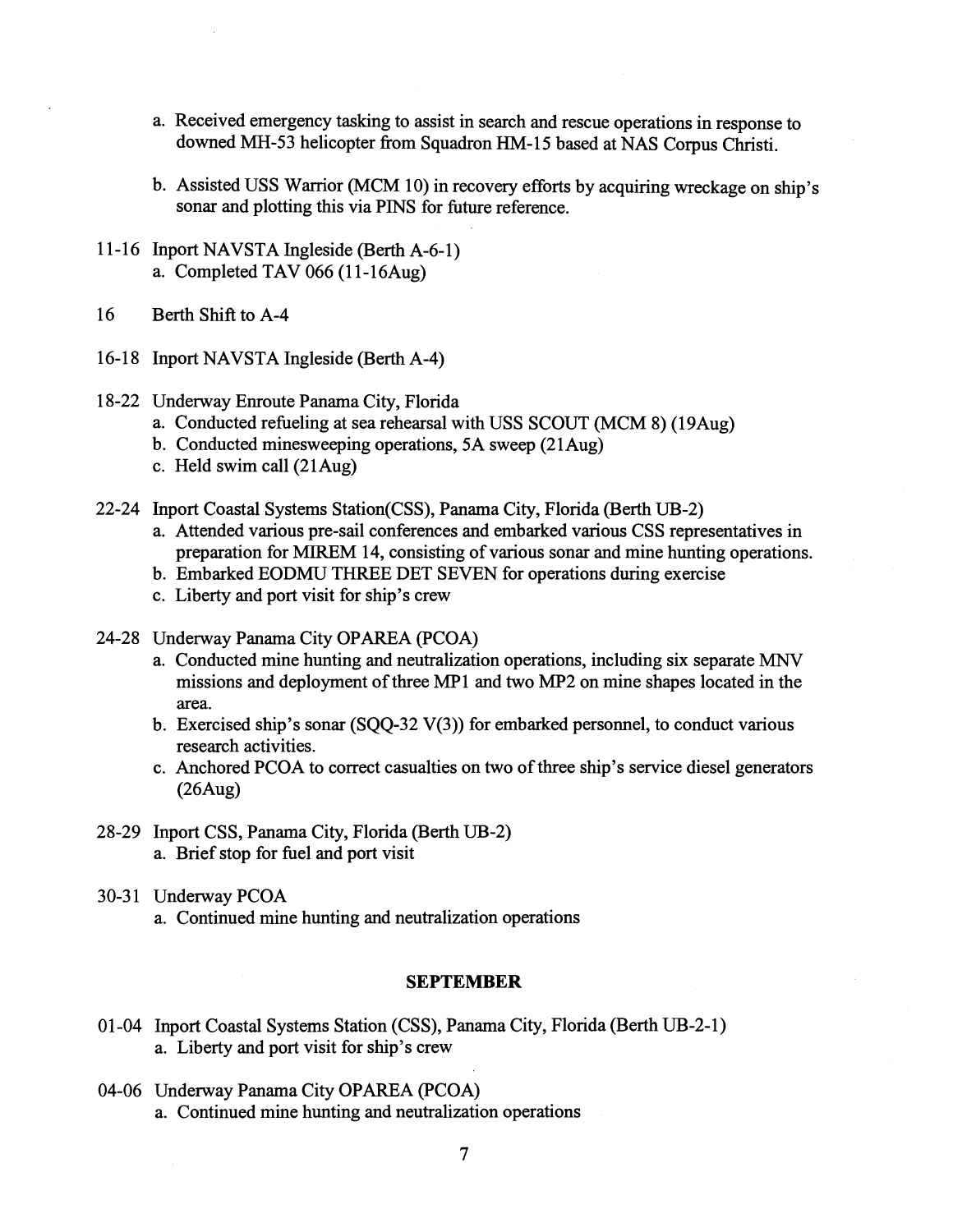- 07-09 Inport CSS, Panama City, Florida (Berth UB-2-1)
- 09-12 Underway Enroute NAVSTA Ingleside a. Exercised FEP scenario for additional training
- 12-30 Inport NAVSTA Ingleside (Berth A-6) a. Continued training in preparation for FEP, including various Integrated Training Team General Quarters Scenarios b. Completed FMAV 022 (18-29Sep)

# **OCTOBER**

- 0 1-02 Inport NAVSTA Ingleside (Berth A-6)
- 03-04 Underway CCOA a. Exercised FEP scenario for ATG Ingleside and ISIC representatives
- 04-12 Inport NAVSTA Ingleside (Berth A-6)
- 12-13 Underway CCOA a. Continued FEP training
- 13-16 Inport NAVSTA Ingleside (Berth B-1-1)
- 16-17 Underway CCOA a. Continued FEP training
- 17 Inport NAVSTA Ingleside (Berth B-1)
- 18-20 Underway CCOA a. Exercised FEP scenario for ATG Ingleside b. Anchored CCOA (190ct)
- 20-31 Inport NAVSTA Ingleside (Berth B-1)

# **NOVEMBER**

- 01 -29 Inport NAVSTA Ingleside (Berth B-1)
	- a. Commenced Diesel Engine Inspection with FTSCLANT DEI, Ingleside (05-29Nov).
	- b. USS DEVASTATOR 10<sup>th</sup> Birthday Party held in Aransas Pass, Texas (10Nov)
	- c. Completed SMI (1 **3-** 17Nov)
	- d. Completed FMAV 121  $(16-29Nov)$
- 30 Underway CCOA
	- a. Commenced LTT with ATG Ingleside for further advancement in training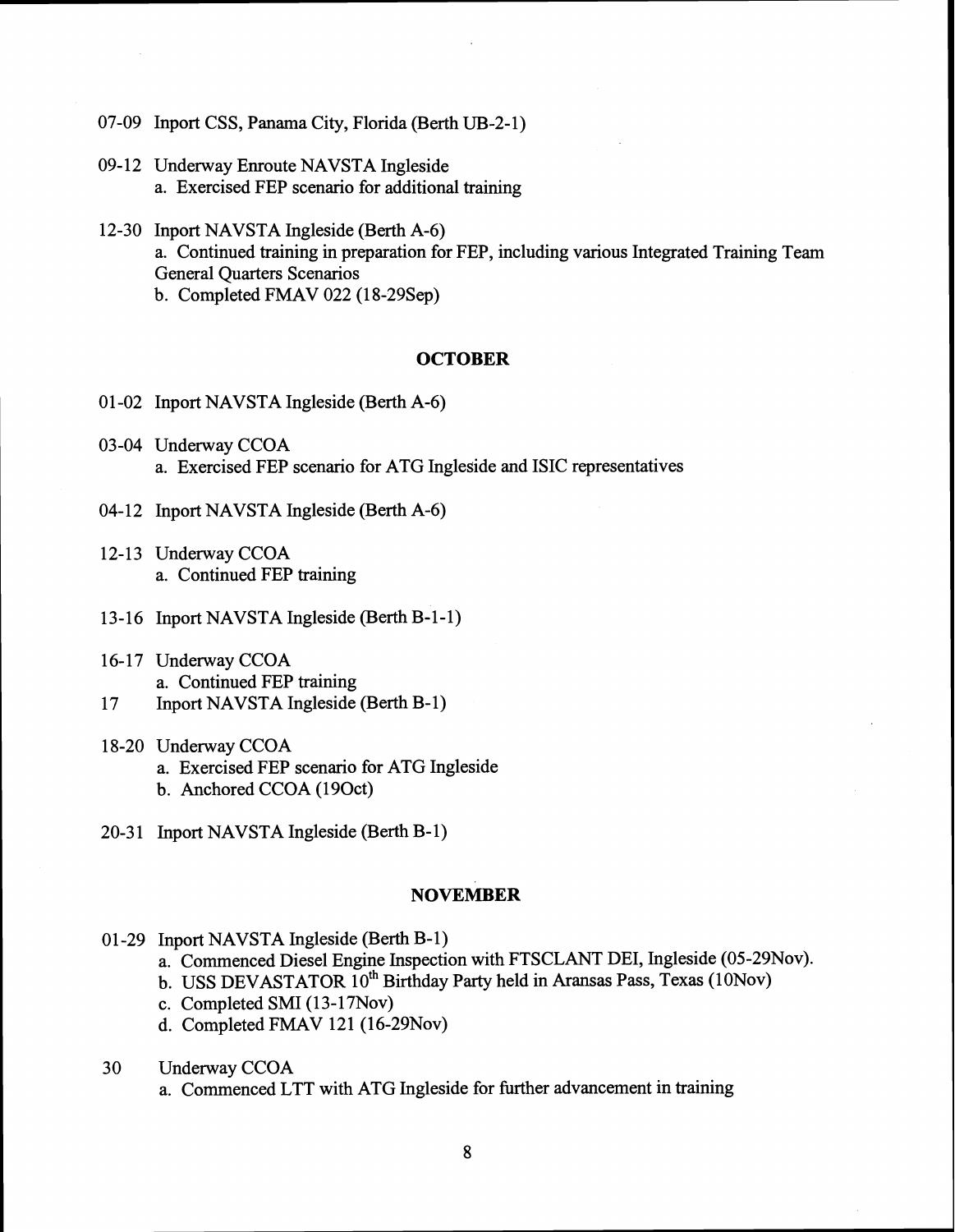### **DECEMBER**

- 01 Underway CCOA a. Completed LTT with ATG Ingleside
- 01-31 Inport NAVSTA Ingleside (Berth B-7)
	- a. Continued aggressive inport training for FEP, with challenging integrated training focusing on damage control (01-14Dec).
	- b. Completed SEMAT/C5RA (05-15Dec)
	- c. Annual holiday party held in Portland, Texas (O8Dec)
	- d, Competed in the annual Naval Station Ingleside Holiday lighting competition and earned \$100 for MWR fund as a result of second place finish (14Dec).
	- e. Completed Diesel Engine Inspection (1 5Dec)
	- f. Commenced Holiday Leave Period (1 5Dec)

# **PART 111: NARRATIVE**

"Moored port side to Peterson Ship Repair, Ingleside, Texas," was the all too familiar first entry in the USS DEVASTATOR (MCM 6) deck log, of **Y2K.** Our ship sat rocking softly beside the short and dusty pier, with the onset of the new year as it had for the previous three months, in the midst of Phased Maintenance Availability (PMA) 061. The long industrial period had proven challenging, frustrating and disappointing for all who attempted to ensure its completion. Work items lagged lazily behind schedule at the onset of the PMA, with outstanding supplies and insufficient labor support from the contractor, chiefly to blame. Peterson Ship Repair made token attempts to accelerate progress, however their commitments to other projects in the South Texas area, seemed to spread their work force far too thin to make noticeable improvements. The delays compounded quickly and scheduling became a serious issue for several jobs which remained open and eventually hampered one another. For example, the most time crucial installation of the entire availability was Ship Alteration 106K, an upgrade to the ship's Aqueous Film Forming Foam (AFFF), fire fighting system. The vitality of this installation cannot be understated, as its completion would allow the Engineering Department to begin operating and testing engines and the ship's crew to begin intense training for the upcoming cycle, specifically the first milestone, Light-Off Assessment.

In spite of attempts, which gradually grew in sincerity, by the Peterson Ship Repair Project Manager, serious changes to DEVASTATOR'S schedule were required to allow time for completion of all open work items. Light-Off Assessment, Dock and Sea Trials, and return to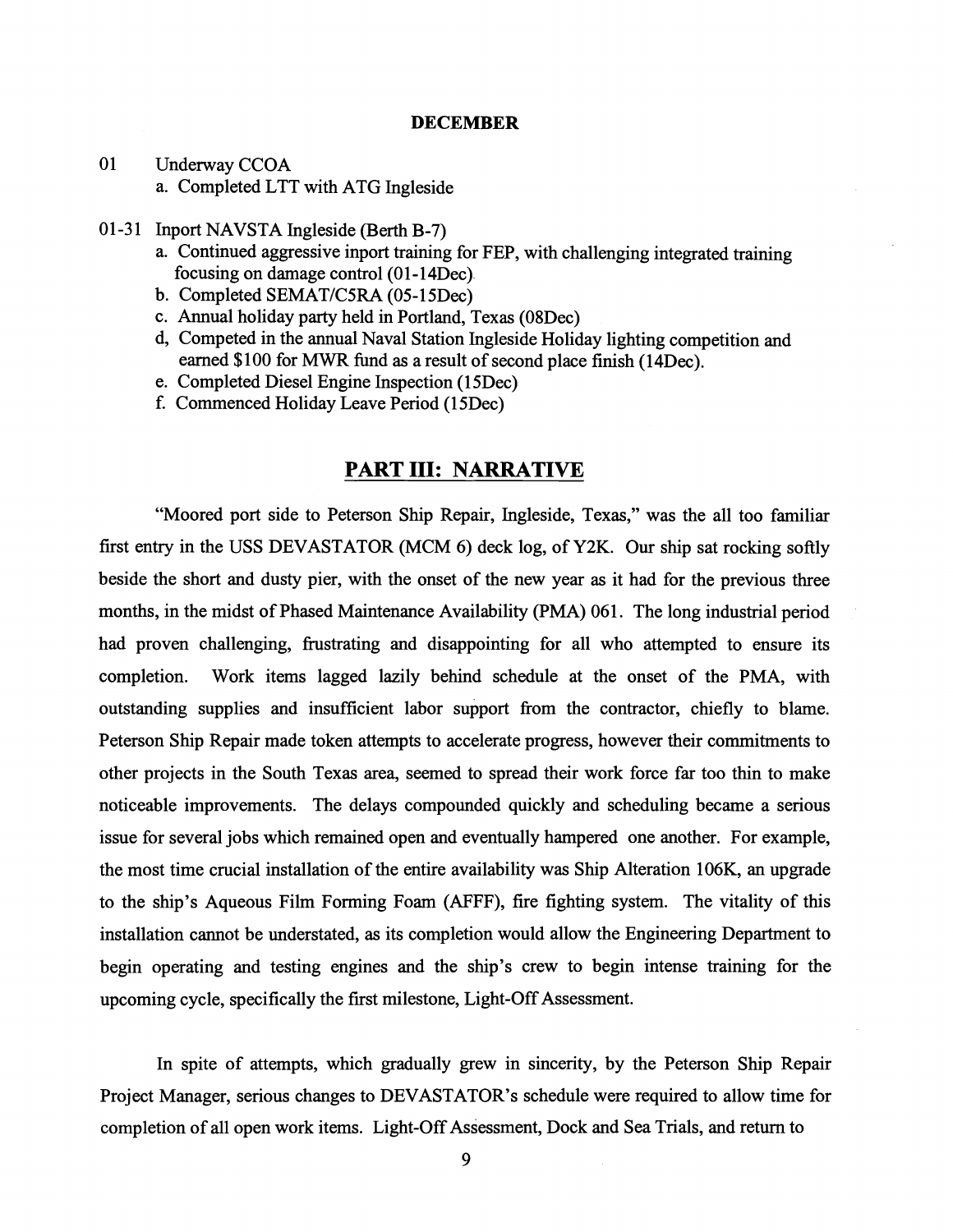Naval Station Ingleside were all delayed by one month. Afloat Training Group (ATG) N43, from Norfolk, VA arrived and assessed the ship's engineering programs, ability to perform basic engineering evolutions and ability to fight main space fires, from January  $24<sup>th</sup>$  through January 26<sup>th</sup>. Their findings and overall evaluation were truly remarkable, considering the difficulties faced by the ship's crew. Training events, leading up to the LOA were nearly impossible to accomplish, for several reasons. First, the ship was in an industrial environment, with decking and equipment often secured, removed or broken down, in support of installation and repair. This made access to key spaces difficult and often prevented training teams from running realistic training scenarios for preparation. Second, the ship was hesitant to conduct necessary training during working hours, as it prevented already sluggish progress, from continuing. As a result, fire drills were often held after working hours, making for innumerable long days for crewmembers. Finally, the new AFFF modification created two serious challenges. The delayed completion of the alteration made training of personnel on changes to the Main Space Fire Doctrine and the training of engineers on procedures for running engines a last minute effort. LOA, however proved to be another example of DEVASTATOR Sailors' abilities to adapt and overcome. Their dedication to training and success, despite the adversity was remarkable. ATG deemed nearly every engineering program effective and two partially effective. Hot and cold check evolutions proceeded safely and proficiently with only minimal deficiencies noted. The main space fire drill was also effective and as a result, hopes were immediately raised of its certification and a possible engineering certification, ahead of schedule, at the Initial Assessment in April.

DEVASTATOR departed Peterson Ship Repair for Sea Trials and returned to Naval Station Ingleside on February  $10^{th}$ . The completed PMA 061, brought several important alterations and modifications to the ship's spaces and wide array of systems. Notable items in the Engineering Department, included the AFFF modification; Ship Alteration 252K to the Integrated Ship's Control System (ISCS), which performed several upgrades based on DEVASTATOR findings during the 1999 deployment; cleaning and rewind on all ship service diesel generators, followed by load testing; Ship Alteration **93D,** which provides priority air to clutches during instances of low pressure; and cleaning and painting of main space bilges. Combat Systems improvements included Ship Alteration 109K, which upgraded the SQQ-32 Sonar to a V(3) and required replacement of both classify and detect consoles. Finally, all decks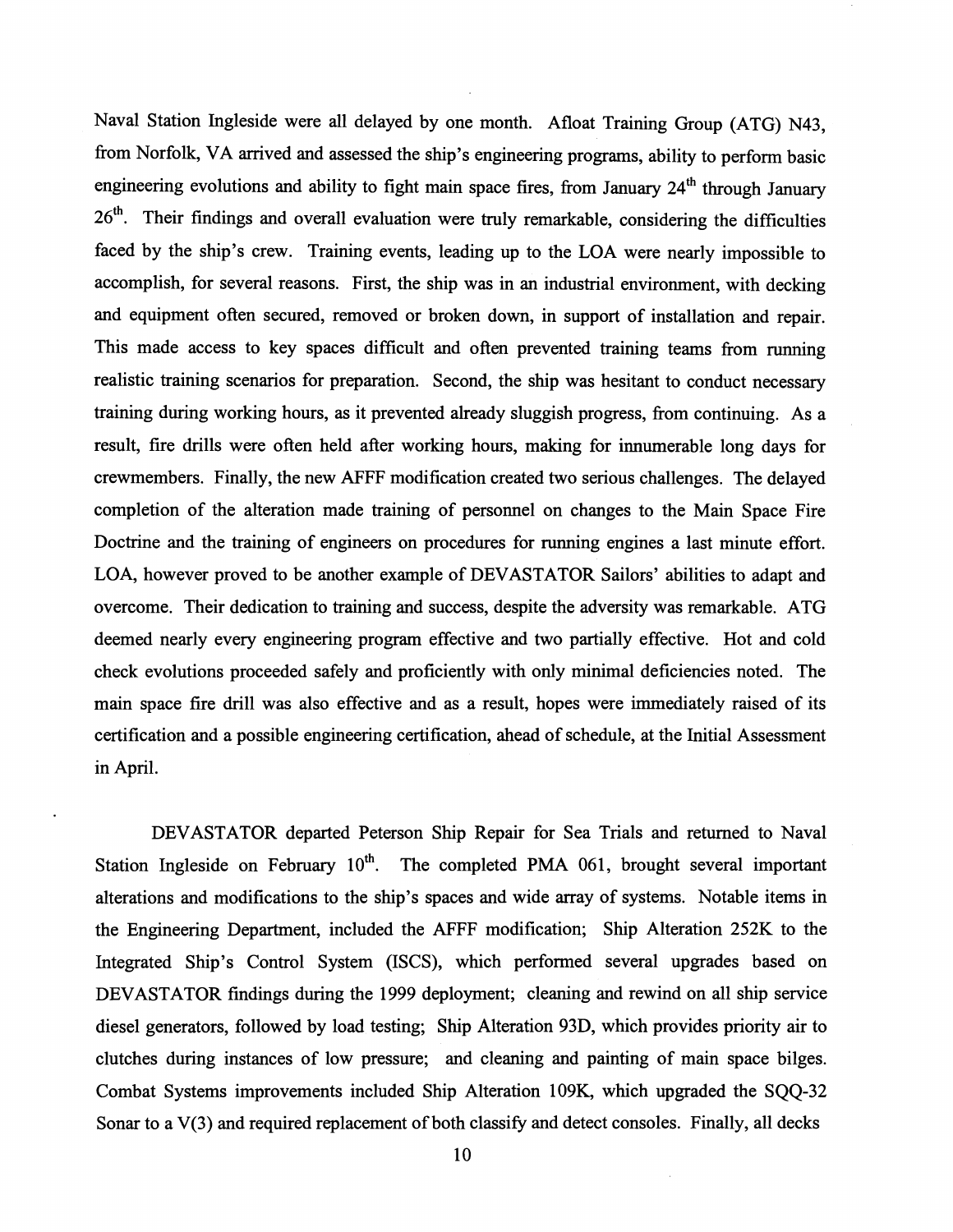were removed and replaced in berthing compartments, staterooms, quarterdecks and the mess decks. With these key improvements in place, DEVASTATOR survived PMA 061 and looked forward to the remaining requirements of the training cycle and the approaching change of command. Unfortunately, Peterson Ship Repair did not fare as well. The company shut down operations in South Texas later that spring.

February  $22<sup>nd</sup>$  and  $23<sup>rd</sup>$  were scheduled as an underway period for two important reasons. First, several new members of the ship's crew who reported onboard during the lengthy availability, had no previous opportunity to witness the wide array of complex evolutions, DEVASTATOR Sailors were fully able to perform. Second, the prospective commanding officer, LCDR Clifford A. Pish would be aboard to take in the full array of capabilities his new ship possessed. While operating in the Corpus Christi OPAREA (CCOA), DEVASTATOR conducted both Double Orapesa and MK 5A minesweeping evolutions, trained in mine hunting and neutralization and small boat operations. The operations were smooth and surprisingly proficient, considering the lengthy period away from our warfare specialties. The crew seemed relieved to return to sea and pleased to accomplish so much in such a short time. With the brief indoctrination to the ship and the crew, behind him, LCDR Pish relieved CDR Thomas A. Flisk on February  $24^{th}$ . A ceremony was held on the ship's fantail at berth A-2, in which CDR Flisk thanked ship's company for a memorable and enjoyable tour. He was followed by LCDR Pish who outlined his vision for the command and commended the crew for their high morale, proficiency and commitment to training. At 1230, LCDR Pish assumed command and his predecessor CDR Flisk bid the crew farewell, on orders to assume duties as Chief Staff Officer, Mine Countermeasures Squadron Three.

DEVASTATOR used a three-week period, in conjunction with the change of command, to continue preparations for the fast approaching CART II/Initial Assessment and for completion of several maintenance items. FMAV 021 was accomplished with SIMA Ingleside and included offload of the magnetic tail for inspection and repair. Two days were dedicated to formal IDTC events, as TSTA I/DASMN was completed inport and underway. On March 20<sup>th</sup> the ship departed for its first period of extended transit and training. Bound for Panama City, Florida, the three days at sea while crossing the Gulf of Mexico, allowed for continued Basic Engineering Casualty Control Exercises (BECCE's) and important training of junior personnel in various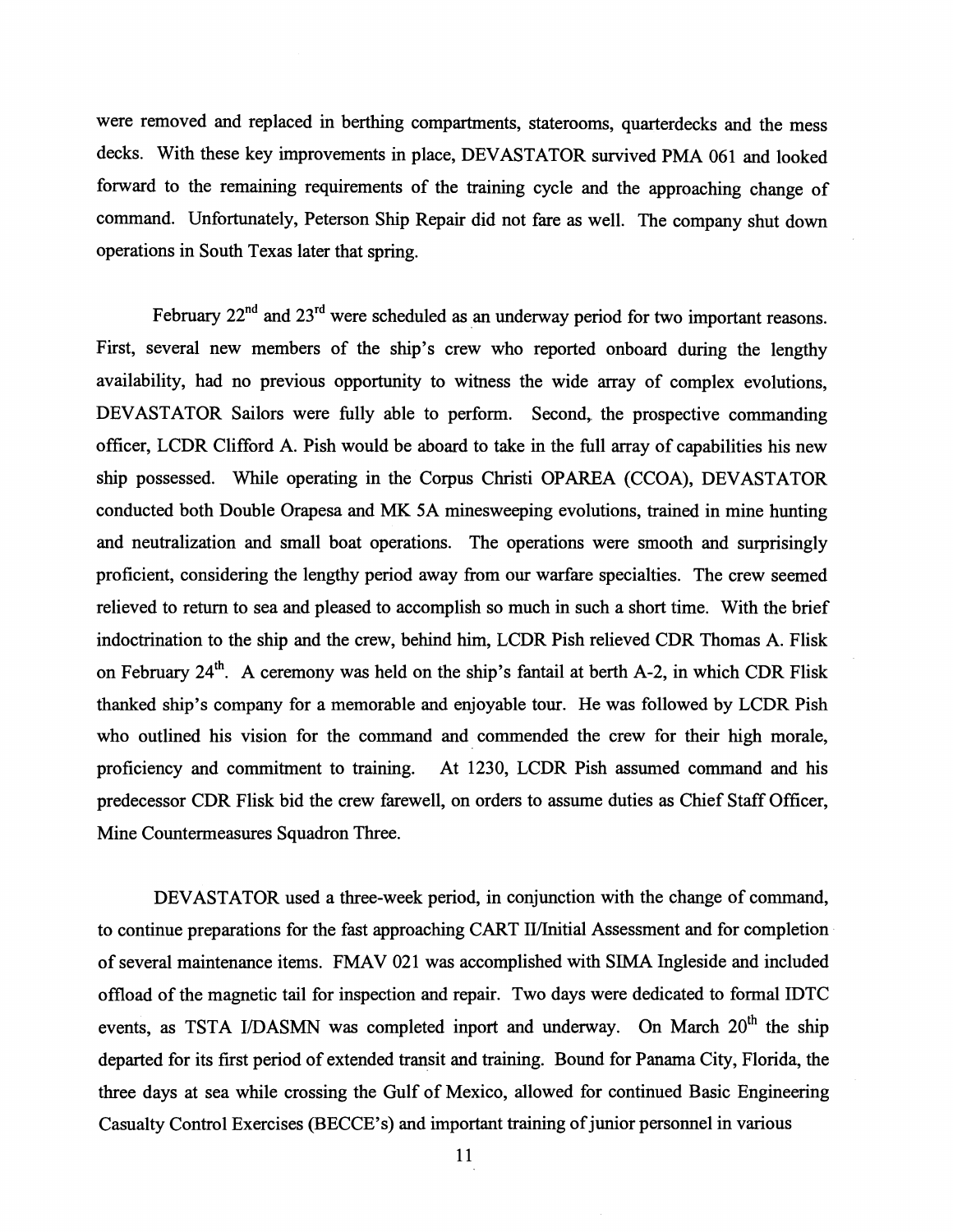Condition IV steaming positions. Upon arrival in Panama City, four days inport allowed the crew to experience their first liberty port of the year. Coinciding perfectly with the spring break season, Panama City proved to be a highly entertaining location for our sailors. Weather conditions were nearly perfect and the beautiful beaches of the Florida panhandle were clearly the most popular location visited by all personnel. Golfing, fishing and dancing at one of the several varieties of night clubs, also proved popular activities. While inport, however, preparations were made for the training portion of our visit. Coastal Systems Station (CSS) representatives were onboard daily, working with the Operations Department to prepare for underway testing of the SQQ-32 ship's sonar and the V(3) upgrade recently installed. March  $28<sup>th</sup>$  and  $29<sup>th</sup>$  were underway days dedicated solely to mine hunting operations in which sonar operators quickly learned both the limitations and extensive capabilities of their new system and consoles. After a brief stop for refueling on March  $30<sup>th</sup>$ , DEVASTATOR turned for home, taking advantage of the smooth seas to conduct a MK 5A sweep evolution and several main space fire drills, furthering readiness and increasing proficiency.

After another minesweeping opportunity on April  $5<sup>th</sup>$ , DEVASTATOR commenced another high tempo period pierside. As a result of the Panama City trip, intensive maintenance and repair was required in the engineering plant, to prepare for CART II/Initial Assessment. In addition to main engine and diesel generator repairs, the Engineering Department made time for three to four BECCE drill sets per week. Main space fire drills were also accomplished twice per week and all departments participated, while they continued preparing programs for review and equipment for inspection and inventory. On April 26<sup>th</sup>, ATG N43, Norfolk arrived and evaluated the main space fire drill, two BECCE sets and two engineering evolution sets, reviewed all programs, and inspected all damage control and engineering equipment. All programs, evolutions and BECCE sets were deemed either partially or fully effective, during the visit which was a success. The only disappointment was the main space fire drill, which judged as partially effective, could not be certified by the ISIC. Overall, the hard work did pay dividends and the ship appeared ready to reach engineering certification on schedule.

The month of May brought a variety of opportunities for excellence both inport and underway. Integrated training between several of the ship's training teams became the focus as the blossoming crew reached an intermediate level of ability. On May  $4<sup>th</sup>$ , the first of several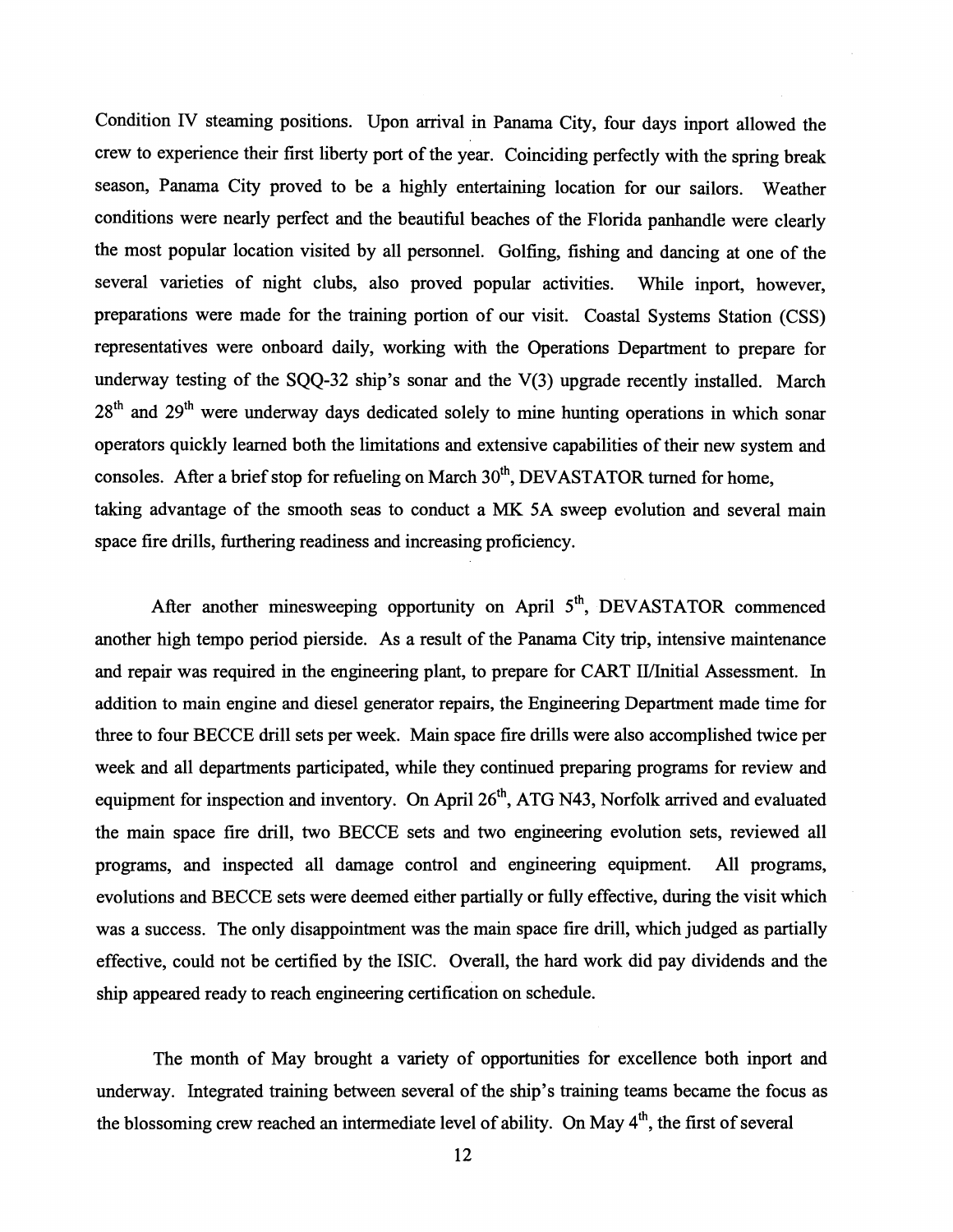short but intense underway training events commenced as DEVASTATOR performed mine sweeping, mine hunting and neutralization and man overboard drills in a one day period. Upon return to port, two days were spent preparing spaces and running main space fire drills, before a return visit by the ISIC to certify this portion of the training cycle on May 9<sup>th</sup>. The drill for certification ran flawlessly, with the few small discrepancies which prevented completion at Initial Assessment easily remedied.

A major engineering casualty was the cause of delayed completion of the Underway Demonstration prior to the end of May. On the morning of the scheduled inspection, DEVASTATOR experienced a load sharing and paralleling problem with all three ship's service diesel generators. After spending one hour trying to correct the malfunction, the ship got underway operating in split plant. The crew displayed their mettle and dedication to success, despite the casualty, and they pressed on with the scenario. All drill sets were re-written to support the awkward, but safe plant configuration and engineers corrected minor deficiencies noted by ATG N43, Norfolk. Unfortunately a second casualty, this time to Number One Auxiliary Sea Water Pump, delayed progress further. As time began to run short and space temperatures sky-rocketed with the heat of the early Texas summer, training and maintenance became difficult. After the completion of one set of engineering evolutions, all nine of which were deemed effective, the senior inspector secured the scenario and recommended DEVASTATOR return to port to correct the unavoidable casualties and allow recovery time for overheated watchstanders.

Nearly three weeks were needed inport to repair the serious problems in the DEVASTATOR electrical plant. Troubleshooting proved slow, monotonous and frustrating for electricians and technical representatives called in to investigate the load sharing and paralleling malfunctions. Load sharing circuitry was inspected for all generators and traced back to both switchboards. Once inside each switchboard, several installment defects in wiring were discovered. Electricians spent days removing incorrect circuitry and rewiring panels in accordance with technical documentation. Further investigation revealed the 2301 governor for Number Two SSDG as faulty and requiring replacement. Upon installation, the time consuming load balancing of all generators commenced. With FTSCLANT assistance, electricians tweaked the system to perfection and restored proper load balance and parallel operations in the

**13**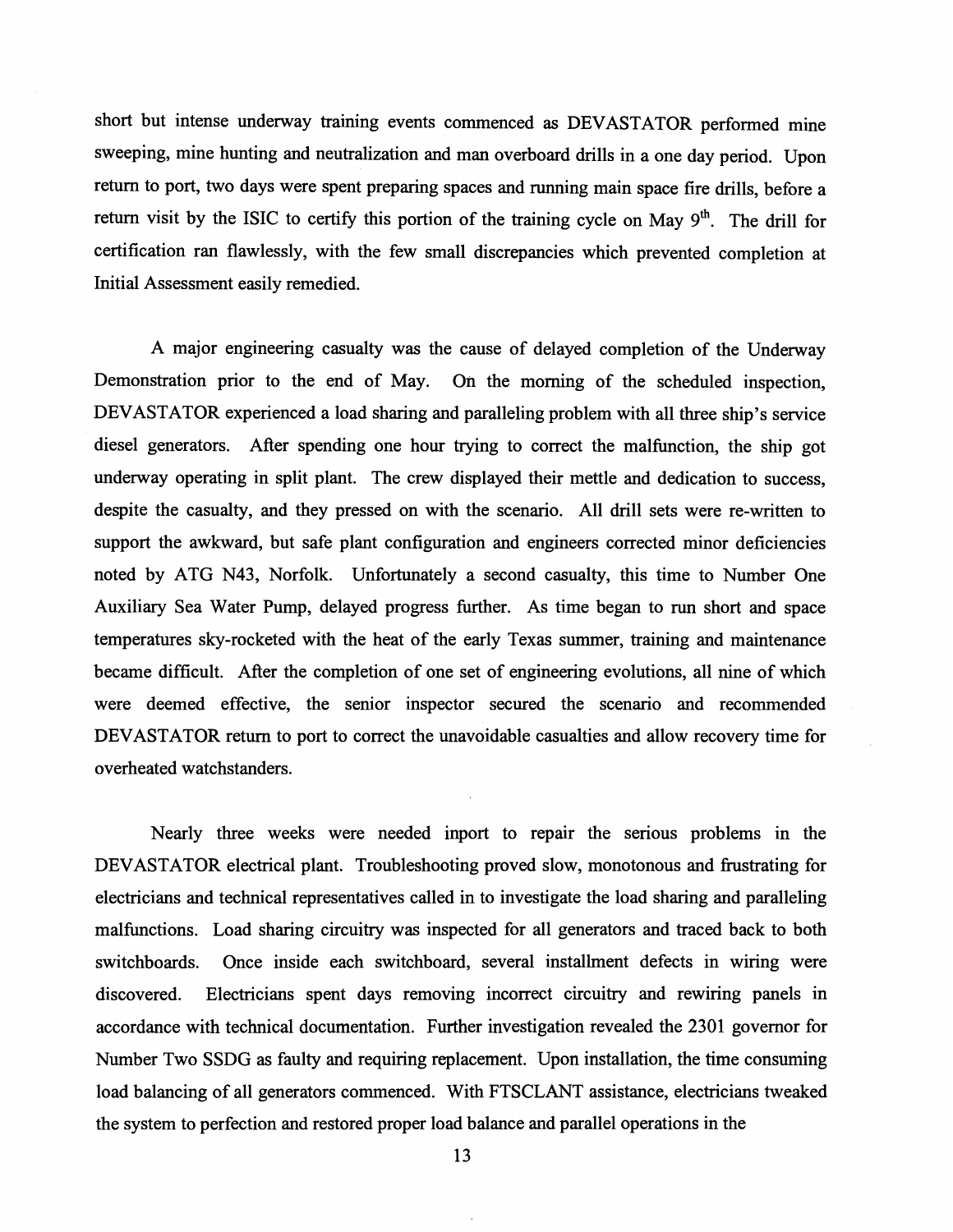engineering plant. Considering the continued training conducted, in terms of drills and evolutions, on top of the heavy maintenance work accomplished, this inport period proved to be one of the most rigorous experienced in year 2000.

On June 5<sup>th</sup> the ship got underway and proceeded to anchorage in the CCOA. While at anchor, final preparation of the main engineering spaces, namely cleaning and maintenance were completed. Engineers also ran two sets of BECCE's, in final preparation for the Underway Demonstration. The following morning, ATG N43, Norfolk made their final visit to DEVASTATOR. The highly motivated crew, despite the past weeks of strain and discouragement, once again rose to the occasion. After the inspection team completed a thorough plant examination, our focused engineers proceeded to earn fully effective marks in 18 of 19 evolutions and 13 of 13 casualties. The proud sight of a broom from the yard arm greeted Naval Station Ingleside upon the ship's return to A-8. Once the shining report from ATG N43, Norfolk, reached Mine Countermeasures Squadron Two, full engineering certification with unlimited operational restriction status was granted from the ISIC.

With the completion of the Underway Demonstration, the ship was free to shift its focus solely to completion of FEP and the end of the IDTC. However, in early June the unlimited engineering operation status allowed DEVASTATOR to assist a ship in need. USS ROBIN (MHC 54) was enroute to Naval Station Ingleside, after several serious engineering setbacks cut her summer deployment short. On June  $13<sup>th</sup>$ , DEVASTATOR was tasked to rendezvous with, escort and, if necessary, tow ROBIN. The coastal mine hunter was limping back to homeport, due to severe shafting casualties. Two days after getting underway, the rendezvous was accomplished and both ships steamed for home. The unexpected underway, allowed for more FEP training, including damage control, a CBR drill and a MK **6H** sweeping evolution. DEVASTATOR and ROBIN returned to Ingleside safely on June 18<sup>th</sup>.

Two brief underway periods were next conducted in attempt of TSTA 111 and eventually FEP validation. The complex training scenario was demonstrated for ATG Ingleside and ISIC representatives both June 22-23 and June 29-30, with several key elements approved as satisfactory. Most notably, Deck Department demonstrated our ship's proud tradition as the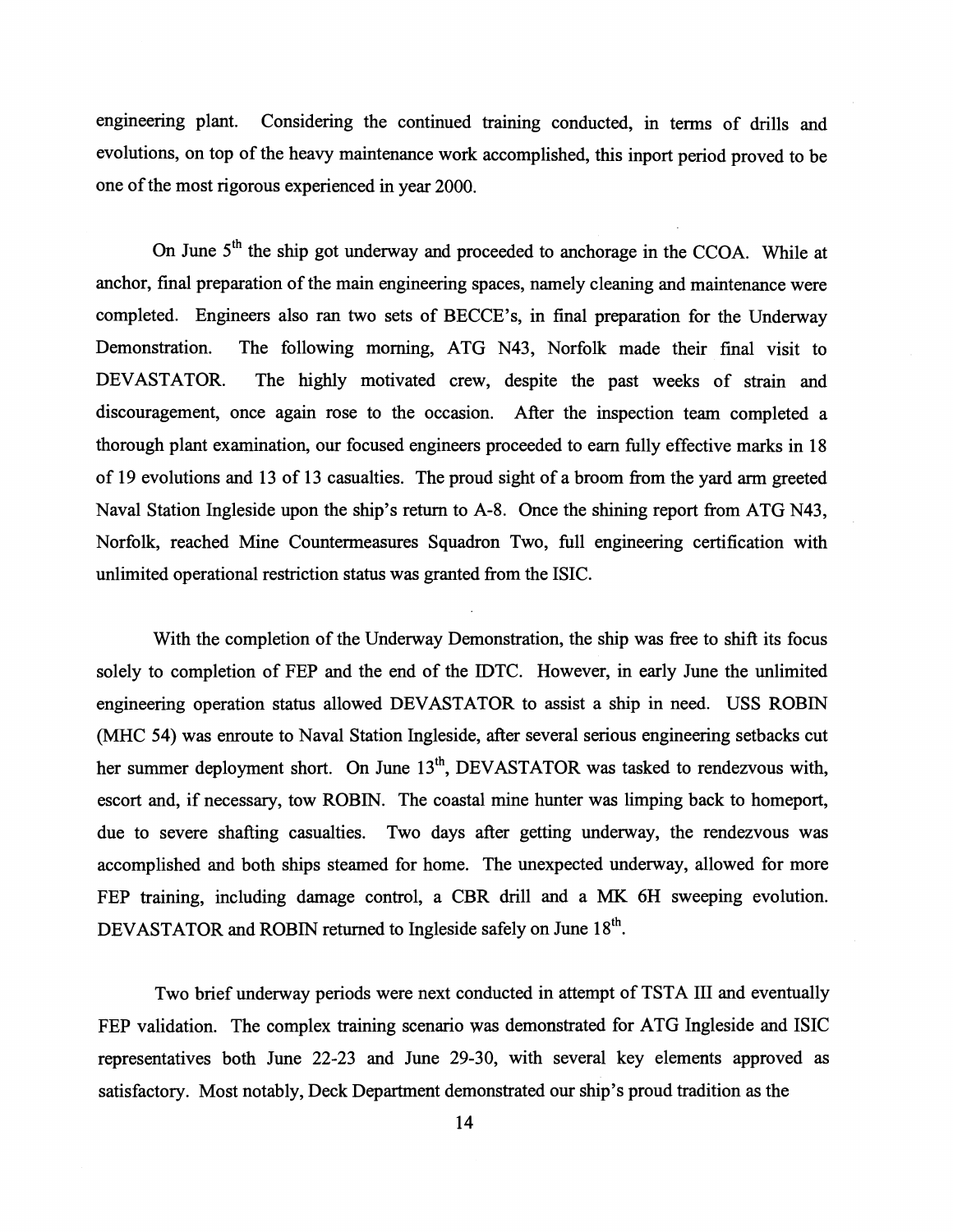premier mine sweeping ship on the waterfront, by streaming and recovering the complex MK 6H gear. The evidence of knowledge passed fiom a long line of capable Mine Sweep Boatswain's Mates was highly visible during the evolution as they received full validation, without safety discrepancies noted. Also validated during this underway were the low visibility and navigation detail, as well as the CBR and man overboard drills.

After a rigorous first half of year 2000, DEVASTATOR Sailors were rewarded for their efforts with a brief summer leave period. Two weeks were set aside, allowing crewrnembers time to vacation and visit both friends and family. The high operational tempo resumed, however on June  $17<sup>th</sup>$ , when tasking called for mine recovery operations in support of GOMEX-00. Over 25 mine shapes were recovered in the CCOA. Operations continued around the clock as shapes were rapidly recovered and junior personnel received insight and instruction in yet another warfare specialty possessed by our platform.

While inport for Technical Availability (TAV) 066, DEVASTATOR once again underwent a period of heavy maintenance and upgrade. In addition to various installs to improve the Combat Systems onboard, painting of the ship's superstructure and sides was accomplished, along with extensive work in the galley and on the Mess Decks. Unexpectedly, on the evening of August  $10^{th}$ , emergency tasking was received to assist in Search and Rescue Operations in the CCOA. The search was for a downed MH-53 helicopter fiom Squadron HM-15 based at Naval Air Station, Corpus Christi. The helicopter crashed while training in the shallow coastal waters earlier that morning. The highly capable duty section onboard responded admirably, implementing emergency underway and recall procedures. Although much of the ship was broken down for install and repair, resembling the industrial environment of the shipyard, motivated crewrnembers adapted and overcame, performing MLOC's and securing innumerable amounts of gear for sea. DEVASTATOR was prepared for underway in less than 12 hours and departed for the CCOA with Commodore Rush, MCMRON Two embarked the following morning. While on this somber task, sonar operators masterfully plotted and mapped the underwater crash site for reference and ship's company assisted USS WARRIOR (MCM 10) as needed in wreckage recovery.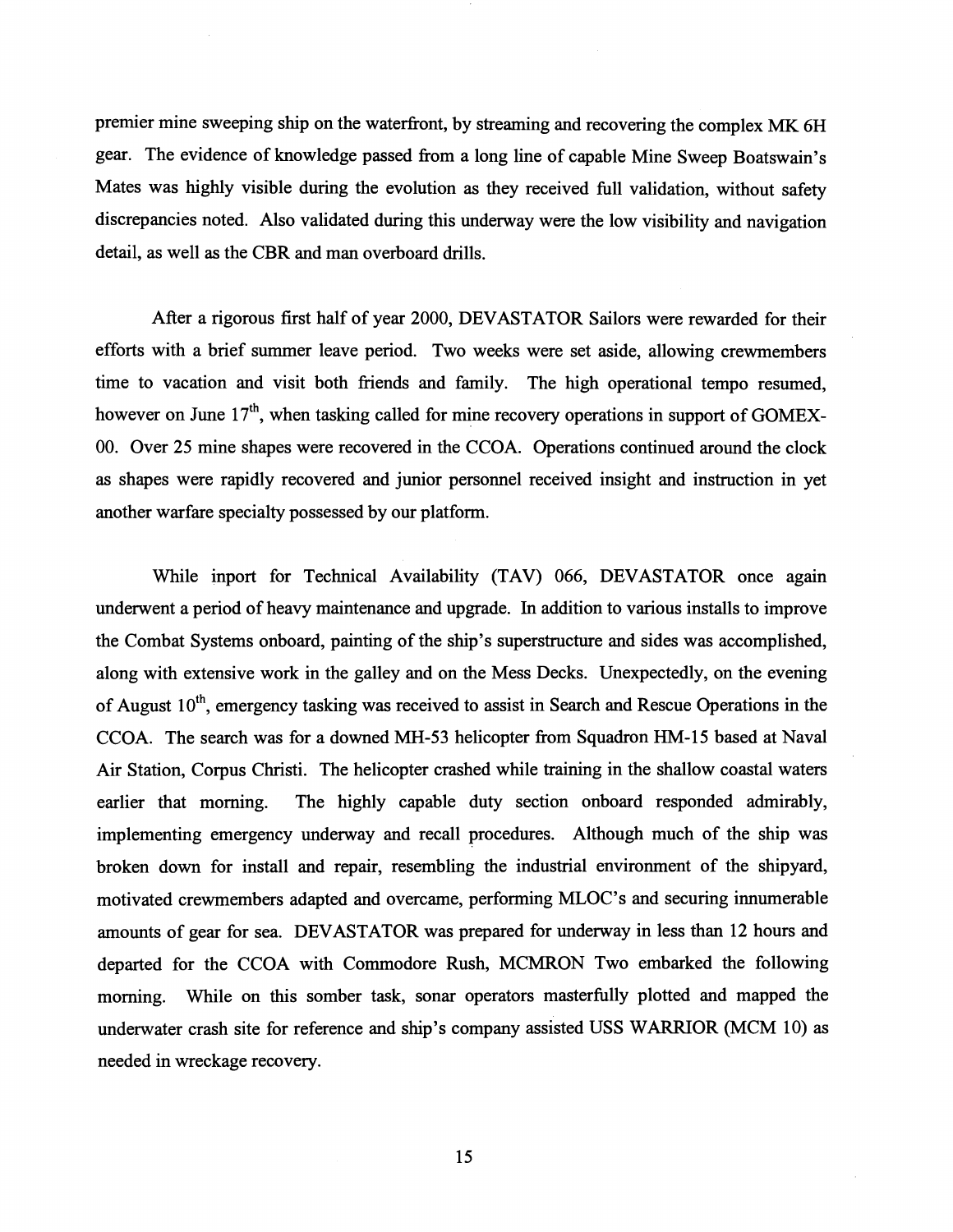A much anticipated return to Panama City commenced August  $18<sup>th</sup>$ , as all four ships comprising Mine Warfare Readiness Group (MIWRG) Three departed for operations. In addition to DEVASTATOR, USS SCOUT (MCM 8), USS CHIEF (MCM 14) and USS AVENGER (MCM 1) made the journey to the east for MIREM (research and training) and in support of Fleet Battle Experiment H. The opportunities for Mine Countermeasure platforms to work closely with the larger ships of the fleet are often limited, consequently all units of MIWRG Three looked forward to demonstrating their capabilities. Enroute to the exercise, all four ships took advantage of the time at sea to train together. The group would deploy in 2001, therefore development of a close working relationship and a certain comfort level in more complex evolutions was the focus in transit. Improving communications, astern refueling approaches, maneuvering DIVTACS and mine sweeping evolutions all highlighted the journey with satisfying results. This important period would serve as the basis for the strong bond developed in MIWRG Three and the high confidence level achieved prior to deploying.

Upon arrival in Panama City, inport preparations for the ambitious training schedule commenced. Ship's representatives worked closely with CSS personnel, who aimed to further advancements in the mine warfare field. MIREM would involve several experiments while mine hunting, aimed at gathering important data for future technical developments. Once underway, DEVASTATOR hunted in several designated minefields. Directed by embarked researchers, the results of each event were carefully recorded. In all, six separate Mine Neutralization Vehicle (MNV) operations were accomplished. These missions included deployment of three Mission Package 1 (cutters) and two Mission Package 2 (bomblets). Unfortunately, opportunities to utilize the MNV and its mission packages are often limited by poor visibility and high speed currents in the CCOA. Therefore the clear and calm waters of the Panama City OPAREA (PCOA) proved valuable in training and satisfying in performing a mission area to termination. Additionally, members of Explosive Ordinance Disposal Mobile Unit (EODMU) Three Detachment Seven were embarked for the operations. The divers also received valuable experience, working closely with shipboard personnel as they located several shapes and assisted in recovery efforts whenever required.

The arrival of September and Labor Day weekend brought DEVASTATOR inport for another Panama City port visit. The crew spent their days taking in the scenery on various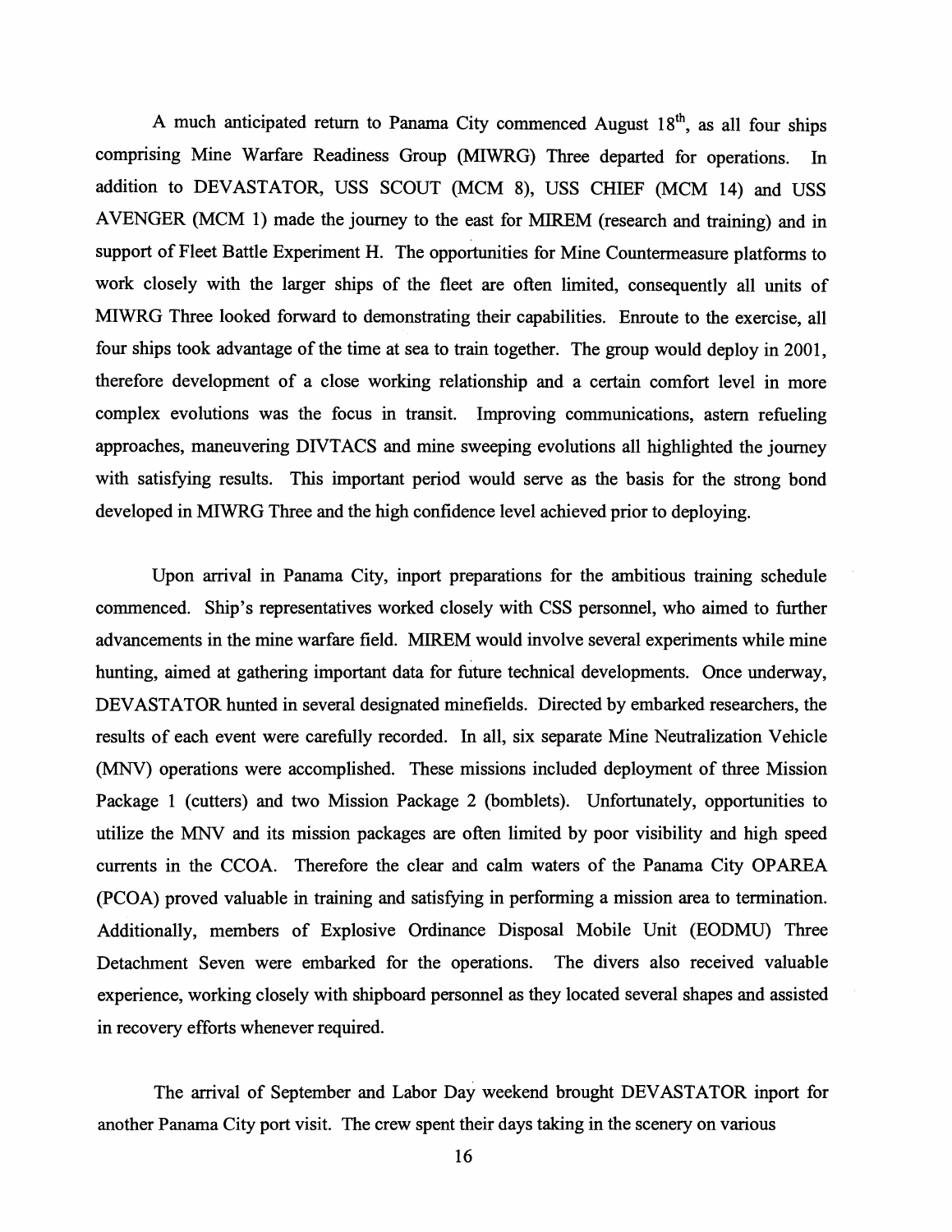beaches, watching the kickoff of much anticipated college and professional football seasons and enjoying local golf courses. The next underway period in the PCOA was intended to be in support of Fleet Battle Experiment H, however all units were disappointed when word was received that the mine countermeasures portion of the exercise had been cancelled. As a result, our ship used the available time for additional mine hunting and neutralization training. The three day return transit also allowed further practice on remaining items in the FEP scenario.

DEVASTATOR returned to Naval Station Ingleside on September  $12<sup>th</sup>$  and immediately commenced FMAV 022. The remaining days of the month were dedicated to heavy engine maintenance and intense integrated training. October followed suit with four separate underway periods, ranging from two to three days, used for FEP training with both ATG Ingleside and ISIC representatives onboard. The embarked personnel provided valuable recommendations and evaluations of each scenario, as they tweaked and molded our training teams to perfection. Despite the repetitive nature of each underway, the ship's crew responded gallantly. Motivation and morale remained high and all hands benefited greatly from the continued effort.

While the majority of November was spent pierside, it was not a relaxed break from the high operational tempo of previous months. The engineering department conmenced an important Diesel Engine Inspection (DEI) on November 1st. This would be critically important, considering the upcoming deployment. Preparing the oft troublesome plant for the extensive underway was vital to a successful cruise. Per the ship's request, FTSCLANT inspectors closely investigated each main engine and ship's service diesel generator (SSDG). Unfortunately, this close look revealed both 1B and **2** SSDG required replacement. The heavy maintenance was undertaken immediately by our dedicated engineers, who, assisted by SIMA Ingleside, performed the work in short order. As the DEI continued, other departments also pressed forward in deployment preparation. Notably, the Supply Department conducted their biannual Supply Management Inspection, November 13-17. Impressively, Storekeepers and Mess Management Specialists worked extended hours for the two weeks prior to the event. The results were outstanding, with minimal deficiencies and attainment of some of the highest marks in the Squadron. Additionally, the time inport allowed for one final availability prior to the ship's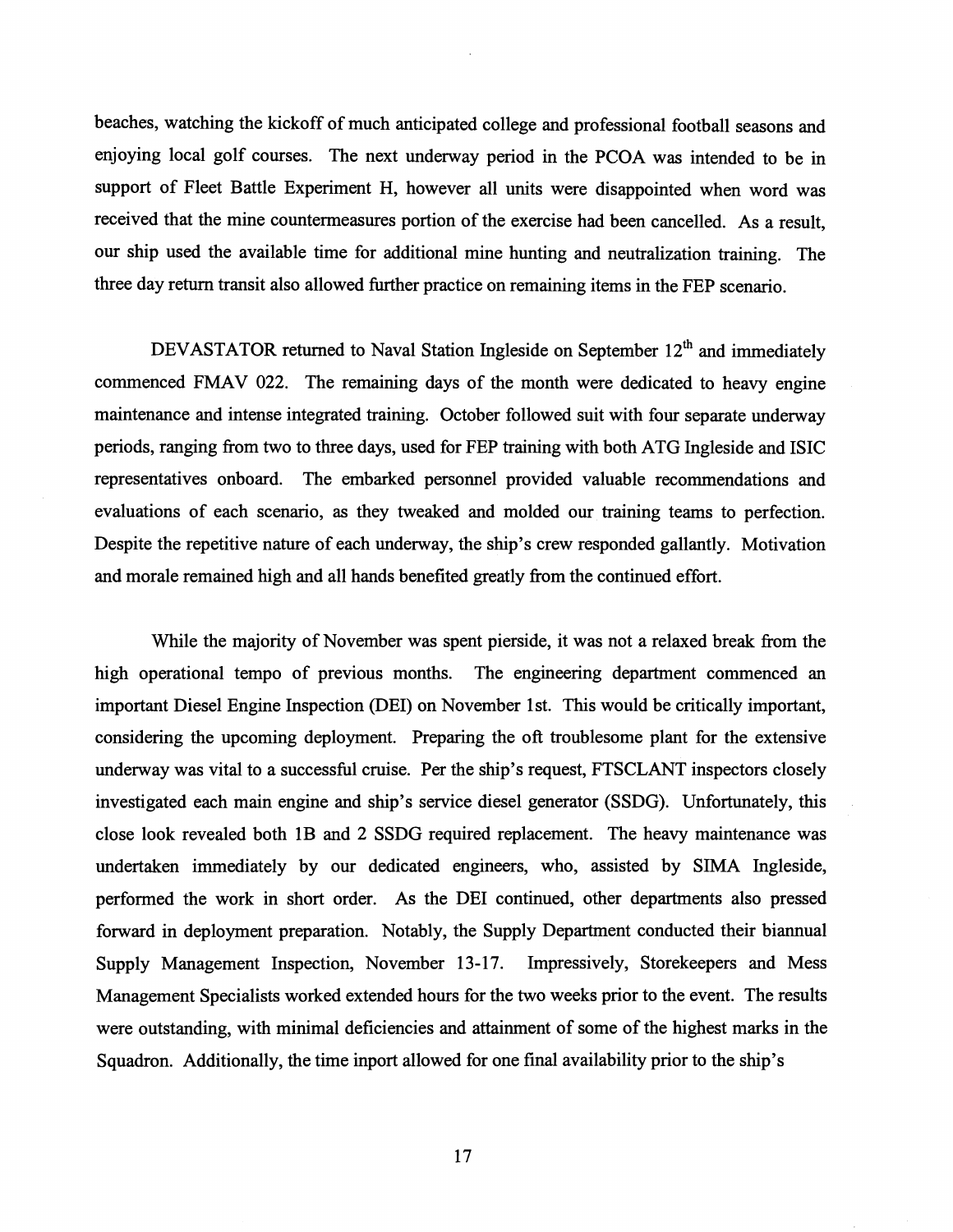departure. FMAV 121 allowed SIMA Ingleside to complete various work items lefl open from previous availabilities.

Despite the strenuous work load, the ship took time to celebrate a special occasion in November. In commemoration of the ship's commissioning on October 6, 1990, a 10 year birthday party was held on November 10 at the Moose Lodge in Aransas Pass, Texas. The event was special as it brought the entire crew and their families together to eat, drink, and socialize. The Morale, Welfare and Recreation WWR) Committee, worked endlessly on preparation and provided meat for the meal, beverages, music and decorations. The highlight of the evening proved to be the raffle of various door prizes, also purchased by MWR, with a DVD player as the top prize. The party was a success and a much needed reward for the hard-working crew and their families.

SEMATICSRA commenced with the arrival of December. For 10 days various experts arrived to inspect each and every inch of DEVASTATOR. They checked for normal wear and tear, equipment installation defects, and conducted performance tests for equipment malfunctions. The importance of this visit cannot be overstated, as the results produce hundreds of jobs for each department, which eventually remedy the imperfections. In addition, inspectors worked closely with ship's force representatives, conveying their deep knowledge of specific equipment, and thus improving our capability to operate and troubleshoot.

In the spirit of the holiday season, two important events occurred as our year drew to a close. On December 8'h, MWR planned and executed an excellent holiday party for DEVASTATOR Sailors and their loved ones. The event was held in Portland, Texas and again brought most of ship's company together for a night of food and fun. On December 14", Naval Station Ingleside held the annual ship lighting competition. Captain Honey, the base Commanding Officer, served as judge for the competition. Several local families toured the waterfront to take in the awe-inspiring beauty. Our ship was pristinely lighted and, as a result, earned a second place trophy and a \$100 prize for the MWR fund. Holiday leave and upkeep period commenced the following day. With a 10 day exercise and the *6* month deployment just around the corner, our crew used the time for foresighted preparation. December 31st ended a successful year, the crew feeling satisfied with a job well done.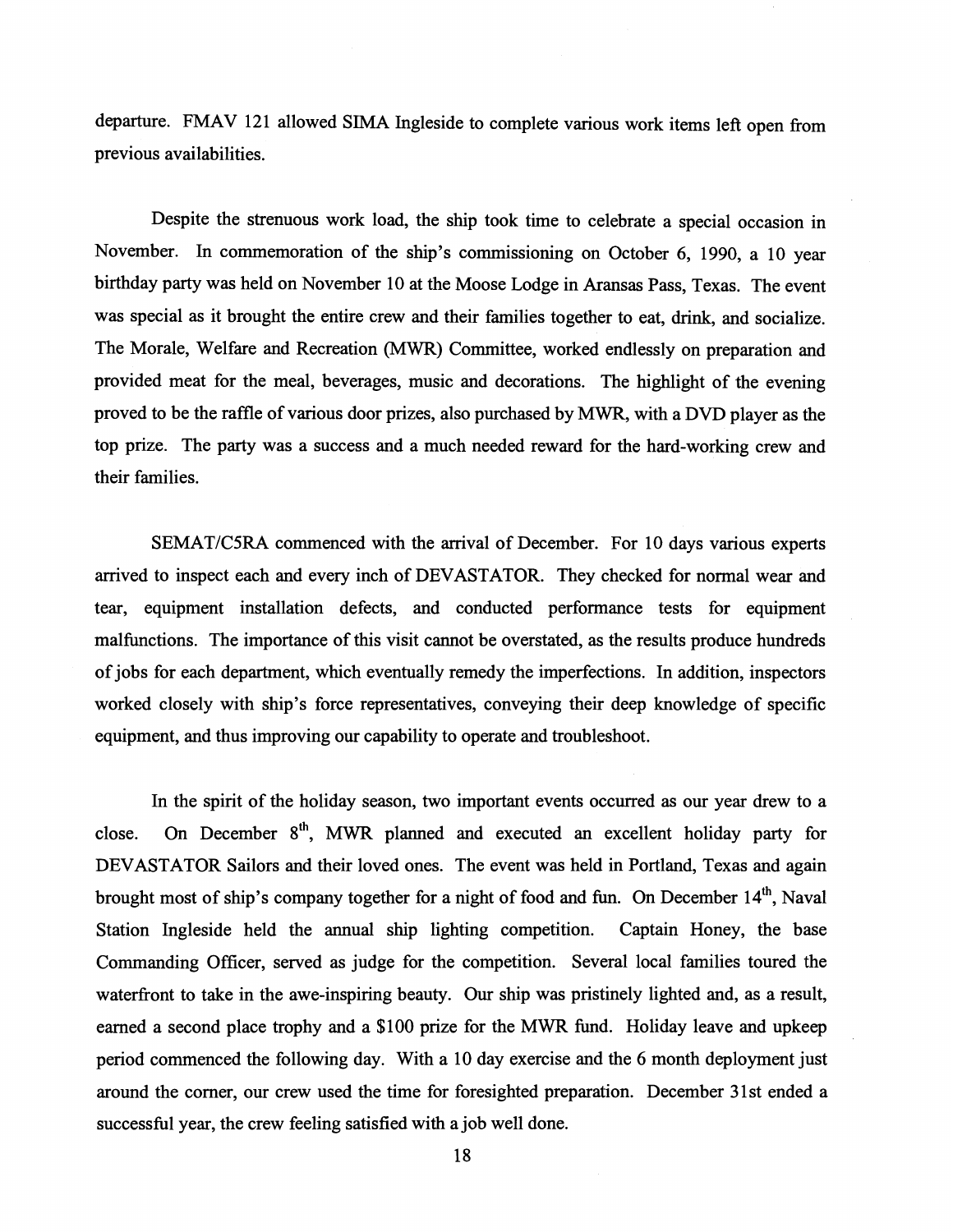# 1. COMMAND DATA

MCM CREW REAPER EMBARKED IN USS DEVASTATOR (MCM-6)

UIC: 40165

Name and Rank of Commanding Officer: Young, Paul D. LCDR, USN

Date Assumed Command 2005-10-07

Mission/Command Ernployment/Area of Operations/Homeport: Surface Mine Countemeasures/GOMEX 05-1, TARAWA ESG COMPTUEX and JTFEX, FUERZAS ALIADAS PANAMAX/Second Fleet AOR, Third Fleet AOR/Naval Station Ingleside

Immediate Superior In Command: Operational: COMCMRON TWO Administrative: COMCMRON TWO

Task Group: Operational: CTF 21 Administrative: COMINEWARCOM

Number of Personnel Assigned: Officers: 12 Enlisted: 78

Civilian:0

Command Point of Contact:

Command Mailing Address: USS DEVASTATOR (MCM 6) FPO **AA** 34090-1926